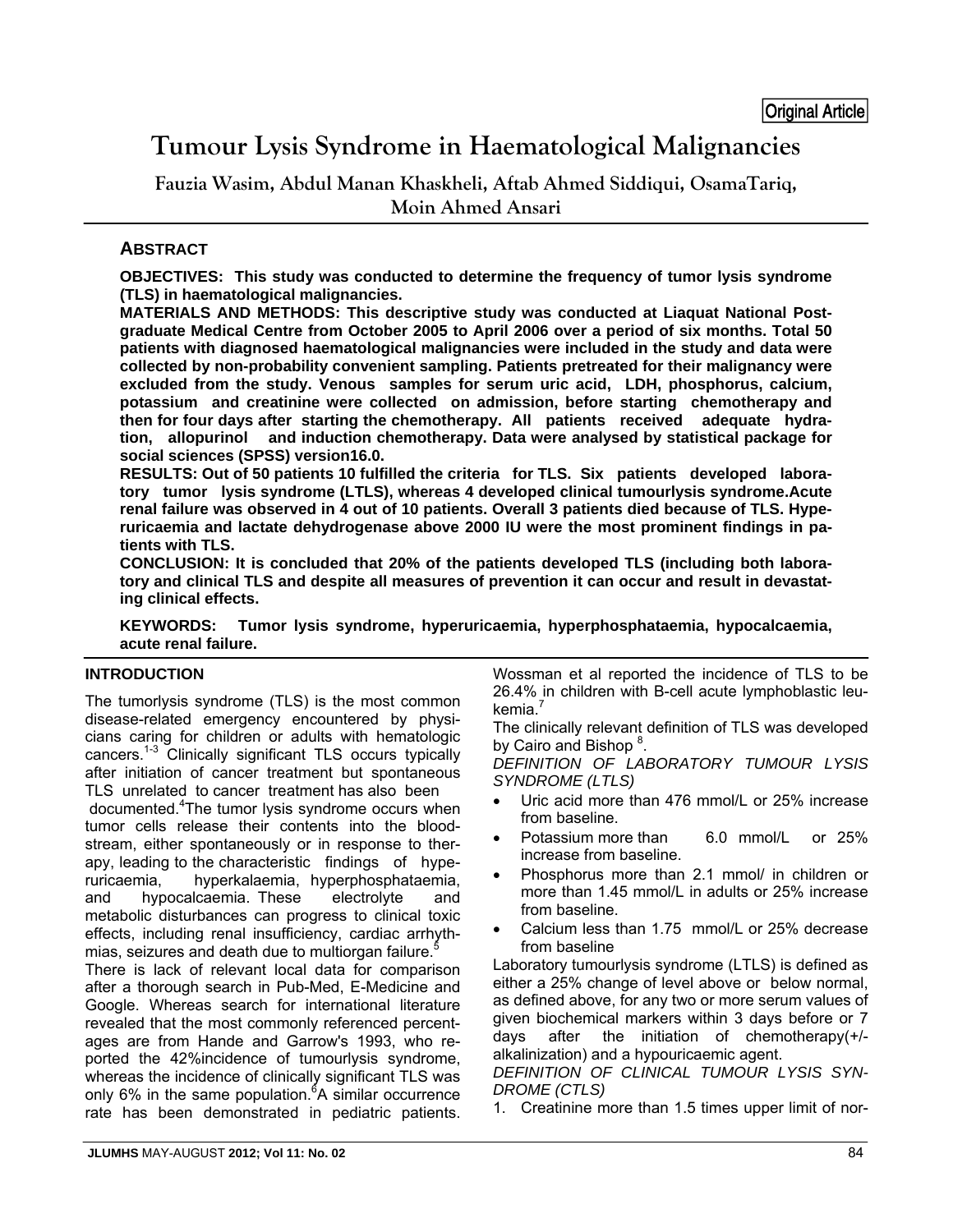mal (age more than 12 years or age adjusted)

- 2. Cardiac arrhythmia/sudden death
- 3. Seizure

Clinical tumourlysis syndrome is labelled once there is LTLS in addition to one or more of the abovementioned criteria.

Prevalence of TLS varies among different malignancies and there is no age or sex predilection. The risk is influenced by a number of characteristics including the type of malignancy, tumour burden, serum lactate dehydrogenase (LDH) levels, degree of involvement of the bone marrow and sensitivity of tumour to chemotherapy.<sup>9-11</sup>

Low urine output and preexisting hyperuricaemia or renal insufficiency are host related risk factors<sup>9</sup>for its development.TLS is a potentially fatal disease occurring spontaneously in patients with very aggressive haematologic cancers, such as Burkitt's lymphoma<sup>10</sup>and acute lymphoblastic leukaemia<sup>11 (</sup>ALL), but it is also observed after the initiation of

 chemotherapy in less aggressive cancers such as diffuse large B cell lymphoma. $12-14$ Some other haematological malignancies are also associated with TLS, including chronic lymphocytic leukaemia (CLL),acute myeloid leukaemia(AML) , multiple myeloma and isolated plasmacytomas.<sup>15,16</sup>

In addition there have been a few reports of TLS in low and intermediate grade non-Hodgkin's lymphomas with high proliferation rates and responsive to chemotherapyin addition to Hodgkin's disease, chronic myeloid leukaemia in blast crisis and myelopropliferative disorders. $17$  It has been reported to be present in solid tumours.<sup>18</sup>

TLS is also associated with a variety of treatment regimens, including chemotherapy, immunotherapy

,hormonal treatment,radiation therapy,anaesthesia and surgery.14,19,20 Various chemotherapeutic drugs have been implicated including corticosteroidsand hydroxyurea.<sup>21</sup> The identification of patients at risk for the development of TLS is the most important aspect of management so that prophylactic measures can be started prior to the initiation of therapy.

The purpose of this study is to determine the frequency of TLS in patients with various haematological malignancies.This will be helpful in early identification of patient at increased risk of this serious complication, which can occur in all types of haematological malignancies, in order to initiate appropriate prophylactic and therapeutic measures for its prevention as the data available are not showing any previous related study.

### **MATERIAL AND METHODS**

This descriptive observational study was conducted at Haematology-Oncology Ward, Liaquat National Hospital Karachi, which is a tertiary care hospital, from  $25<sup>th</sup>$ October 2005 to  $24<sup>th</sup>$  April 2006. All consecutive patients presented with tissue diagnosis of haematological malignancies were included in the study. However, patients who had already been under treatment for malignancies and those patients who received drugs that may affect metabolic status were not included in the study.

During the six month study period 55 cases of haematological malignancies were presented in the ward but 5 of them were not selected for study because 3 patients already had received chemotherapy at some other hospital and 2 were on ACE inhibitors, which may cause hyperleukaemia. Therefore total 50 patients were included in the study.

After obtaining the informed consent, clinical history was taken and physical examination was performed. Baseline electrocardiography of each patient was recorded at presentation and was repeated if patient developed any symptoms or noticed to have arrhythmia.

Venous blood samples were drawn in EDTA tube for total leucocyte count (TLC) and were analyzed on Sysmex analyzer.Venous blood samples were drawn in lithium heparin coated vacutainers to determine the levels of serum phosphate, potassium, uric acid, creatinine, calcium, albumin andserum lactate dehydragenase (LDH) at presentation and then were checked daily from the day before starting chemotherapy (day 0) up to  $4<sup>th</sup>$  post chemotherapy day (day 4).These samples were run on NOVA biomedical-4 automated analyzer for serum potassium and on Hitachi 911 automatic analyzer for serum uric acid, creatinine, calcium, phosphate, albumin and LDH.

All patients received hydration and allopurinol therapy once they got admitted and were started with induction chemotherapy.All patients with acute lymphoblastic leukaemia (ALL) received chemotherapy including vincristine, adriamycin, asparginase and prednisone.All patients with acute myeloid leukaemia (AML) received daunorubicin and cytosine arabinoside except patients with acute promyelocytic leukaemia who were offered All-Trans-Retinoic-Acid (ATRA) and Idarubicin.All patients with non-Hodgkins Lymphoma (NHL) received CHOP regimen (including cyclophosphamide, adriamycin, vincristine and prednisone).Patients with Hodgkin's disease (HD) received ABVD (adriamycin, bleomycin, vinblastine and dacarbazine).Patients with chronic myeloid leukaemia (CML) were started on hydroxyurea.

Data were analysed by statistical package for social sciences (SPSS) version 16.0 and relevant descriptive statistics were calculated.Frequency and percentages were computed for presentation of qualitative response variables of the study e.g.TLS, LTLS and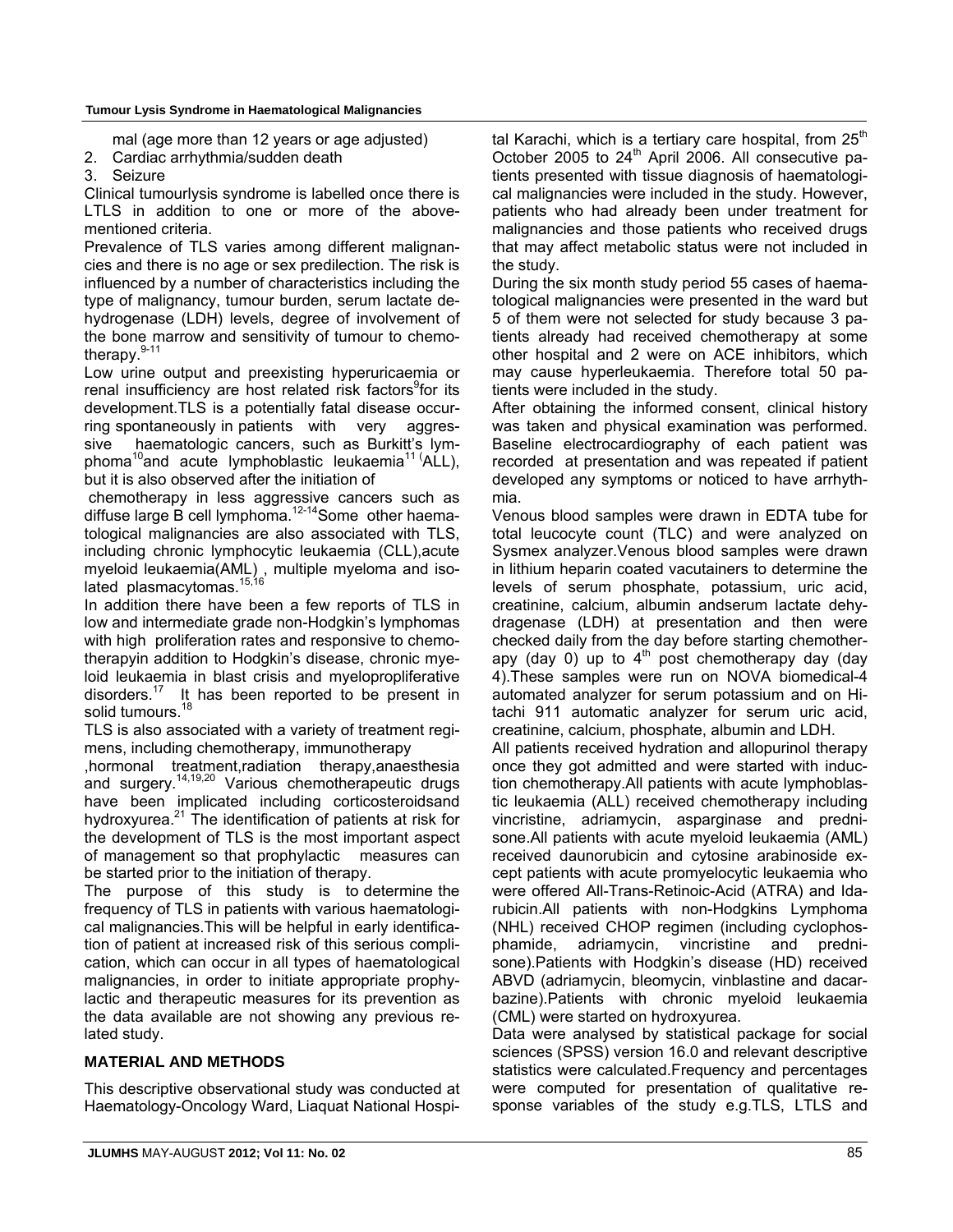**Fauzia Wasim, Abdul Manan Khaskheli, Aftab Ahmed Siddiqui, OsamaTariq, Moin Ahmed Ansari** 

CTLS.Quantitative variables like serum uric acid, calcium, potassium, phosphate, creatinine and LDH are presented with mean and Standard Deviation.Independent sample t–test was used to compare mean difference between patients with TLS and those without TLS for quantitative variables like TLC, serum uric acid, calcium, potassium, phosphate, creatinine and LDH.P value 0.05 or less was considered as significant.

#### **RESULTS**

Among 50 patients, 31 were males and 19 were females with mean age of 43±5 years. Total 10 (20%) patients found to have TLS **(Figure I)**. Six (60%) cases were of laboratory TLS and 4 (40%) were of clinical TLS. Two (20%) developed TLS spontaneously i.e. before starting chemotherapy. Biochemical parameters of study population are detailed in **Table I**, whereas frequency of complications in TLS patients is detailed in **Table II**.

Hyperuricaemiawas present in 20 (40%) cases of haematological malignancies and in all 10 (100%) TLS cases. LDH levels ≥2000-IU was found in 11 (22%) cases of haematological cases and 8 of these patients developed TLS. Three (6%) patients of haematological malignancies died due to TLS related complications.

#### **FIGURE I: TLS AMONG VARIOUS HAEMATOLOGI-CAL MALIGNANCIES**

No. of TLS cases among various haematological malignancies



ALL=Acute lymohoblasticleukaemia AML= Acute myeloid leukaemia NHL= Non hodgkins lymphoma CLL=Chronic lymphocytic leukaemia CML=Chronic myeloid leukaemia HD= Hodgkins disease

**FIGURE II:**

#### **Laboratory versus clinical TLS**



#### **TABLE I: LABORATORY PARAMETERS IN PATIENTS WITH AND WITHOUT TLS**

| Laboratory<br>parameters                        | <b>Non TLS</b><br>Group<br>$N=40$ | <b>TLS Group</b><br>$N=10$ | P value   |
|-------------------------------------------------|-----------------------------------|----------------------------|-----------|
| <b>Total Leuco-</b><br>cyte Count<br>$(10^9/L)$ | $45.47 +/-$<br>59.005             | $100.8 +/-$<br>75.04       | $*0.015$  |
| LDH (IU)                                        | $1797 +/-$<br>3815                | $9204 +/-$<br>16899        | $*0.0005$ |
| Serum<br>Creatinine<br>(Mg/dl)                  | $0.856 +/-$<br>0.4815             | $4.140 +/-$<br>2.953       | $*0.0005$ |
| Serum Po-<br>tassium<br>(mEq/L)                 | $4.258 + 1$<br>0.6003             | $4.440 + 1.5$<br>094       | 0.346     |
| Serum Uric<br>acid<br>(mg/dl)                   | $6.004 +/-$<br>3.8133             | $17.86 +/-$<br>6.145       | $*0.0005$ |
| Serum<br>Phosphate<br>(mg/dL)                   | $3.621 +/-$<br>1.847              | $8.300 +/-$<br>3.81        | $*0.0005$ |
| Corrected<br>Serum Cal-<br>cium (mg/<br>dL)     | $9.308 +/-$<br>1.1283             | $8.370 +/-$<br>1.24        | $*0.026$  |

Values are expressed as mean±SD \*=significant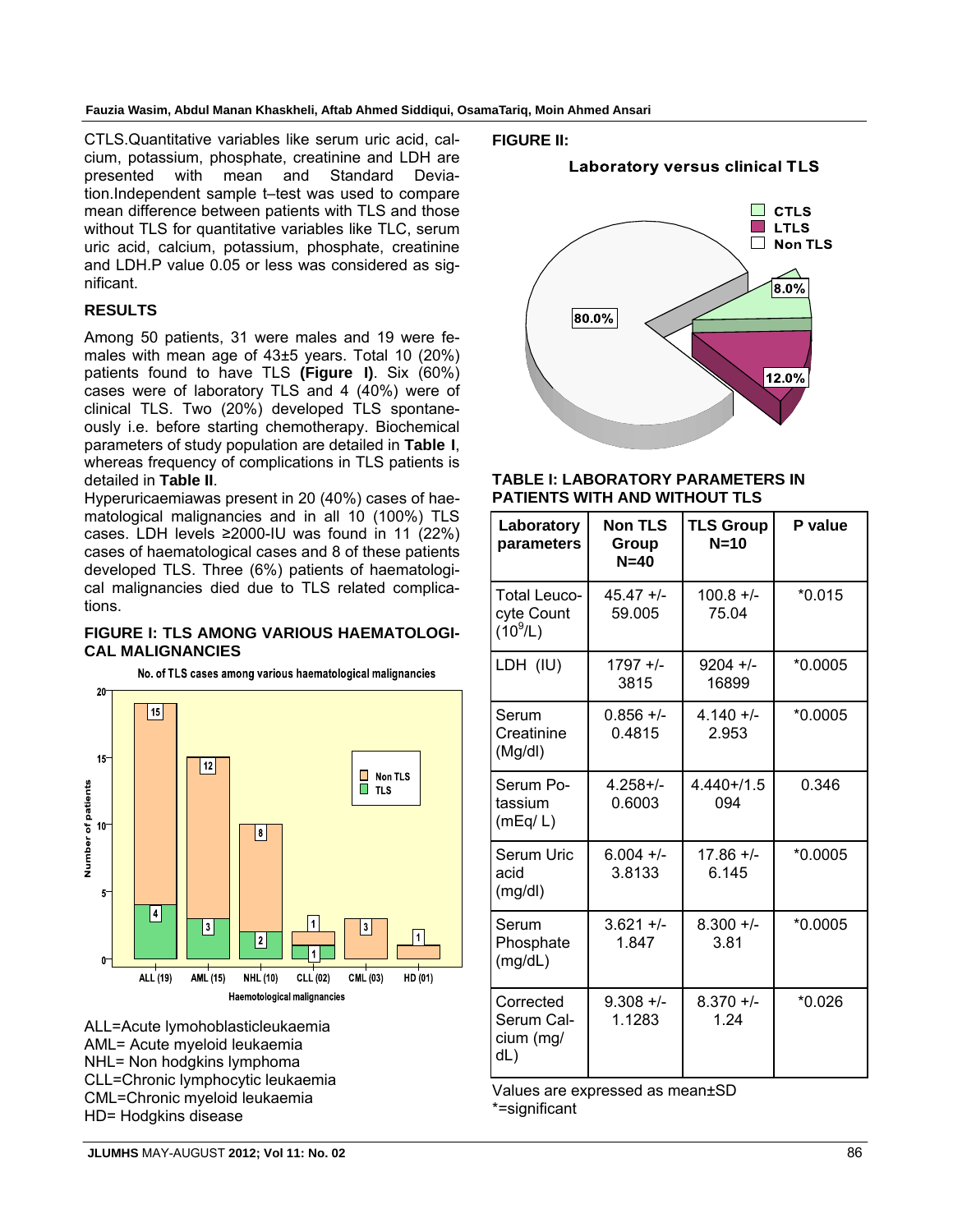| <b>Complications</b> | Frequency (%) |  |
|----------------------|---------------|--|
| Acute renal failure  | 4 (40)        |  |
| Cardiac arrhythmia   | 2(20)         |  |
| Seizure              | 1(10)         |  |
| Death                | 3(30)         |  |

#### **TABLE II: COMPLICATIONS OBSERVED IN PA-TIENTS WITH TUMOURLYSIS SYNDROME (n=10)**

#### **DISCUSSION**

TLS occurs in 5-20% of cancer patients, it represents a serious complication that can potentially lead to death. It is therefore, mandatory to recognize risk factors, and to set up prophylaxis and treatment of TLS in order to offer patients the opportunity to receive an adequate therapy for neoplasm.<sup>22</sup>

We compared our study with data published in the international literature.

Unfortunately we lack relevant local data for comparison after a thorough search in Pub-Med, E-Medicine and Google.

TLS occurred in 20% of our patients, 6 out of them had laboratory tumourlysis syndrome and 4 patients developed clinical tumourlysis syndrome which means 12% and 8% for each category respectively.

While searching for international literature we found that TLS was first reported almost 80 years ago, but its incidence remains ill-defined.<sup>10</sup> The most commonly referenced percentages are from Hande and Garrow's 1993, who reported the incidence of tumourlysis syndrome identified through serial measurements of laboratory values to be 42%, whereas the incidence of clinically significant TLS was only 6% in the same population.<sup>6</sup> A similar occurrence rate has been demonstrated in pediatric patients. Wossman et al reported the incidence of TLS to be 26.4% in children with B-cell acute lymphoblastic leukemia.<sup>7</sup> Reasons for the inability to precisely define TLS incidence include variations in defining the syndrome, variations in anticipating and studying its development in selected patient population, and failure to report all occurrences.<sup>8</sup>

However in another study the incidence of TLS was reported as of 6.1% in patients diagnosed to have NHL.<sup>17</sup>In present study 4% patients had spontaneous TLS where as 16% developed TLS after chemotherapy. As far as we know, the largest single center study conducted to analyze the incidence and risk factors for TLS in patients with AML reported 5% incidence of CTLS, similar to that previously reported in patients with AML<sup>16</sup>.

A pan European retrospective chart review identified TLS in 3.4%, 5.2% and 6.1% patients with AML, ALL and NHL respectively with an overall mortality of 0.9% for all patients and 17.5% for patients who developed TLS, whereas 1.9% of the global population was observed to die as a result of TLS related Complications $^{23}$ .

Difference in incidence rates reported here can be attributed to several factors, such as application of slightly different criteria to recognize TLS, difference in study population, age, underlying malignancy and stage of disease at the time of diagnosis. Higher incidence of clinical TLS in our study compared with the other studies can be result of advanced stage of the disease at time of diagnosis, late arrival of patients to a concerned specialty, lack of awareness on the part of referring as well as treating clinician, underlying malignancy, and pre- existing renal insufficiency. The incidence rates of complications observed in the study were compared with the incidence rates reported in a study of 755 patients conducted to find out incidence of hyperuricaemia and TLS in patients with leukaemia and lymphoma. The study reported that overall 73% patients experienced significant symptomatic complications of the syndrome.

The renal failure seemed to occur because of acute uric acid nephropathy as patients in the sample had increased uric acid production and hyperuricosuria resulting from high tumor cell turnover rate. Search through the literature has shown a considerably reduced incidence of significant post-treatment hyperuricemia and a predominance of hyperphosphatemia as the most common laboratory abnormalities associated with post-treatment ARF. In a series of 16 patients who had sustained a nephropathy because of acute hyperuricaemia, four patients developed the syndrome before starting treatment.<sup>24</sup>

Another study identified 10 out of 926 ARF patients with hyperuricaemia induced nephropathy in spontaneous TLS (before even initiation of treatment). Among them 45% of patients with TLS had ARF, 13% of patients had cardiac arrhythmias and 15% patients died due to TLS.<sup>25</sup>Literature search reveals few case reports of TLS developing spontaneously. $23,26$ No proper study has been conducted to find out the incidence of spontaneous form of TLS.

Acute TLS is possibly the most significant cause of acute renal failure in patients with malignancies.They exhibit renal insufficiency ranging from 5% to 30% during initial therapy and has been reported in literature in haematological malignancies. About 15% to 30% of these patients required dialysis.This statement can be supported by another study of 1192 patients with NHL or B-cell ALL, treated between 1990 and 1997,63 (5.3%) patients suffered from impaired renal functions. Out of these, 25 (9.7%) underwent hemodialysis. $26T$ hese results are compatible with our study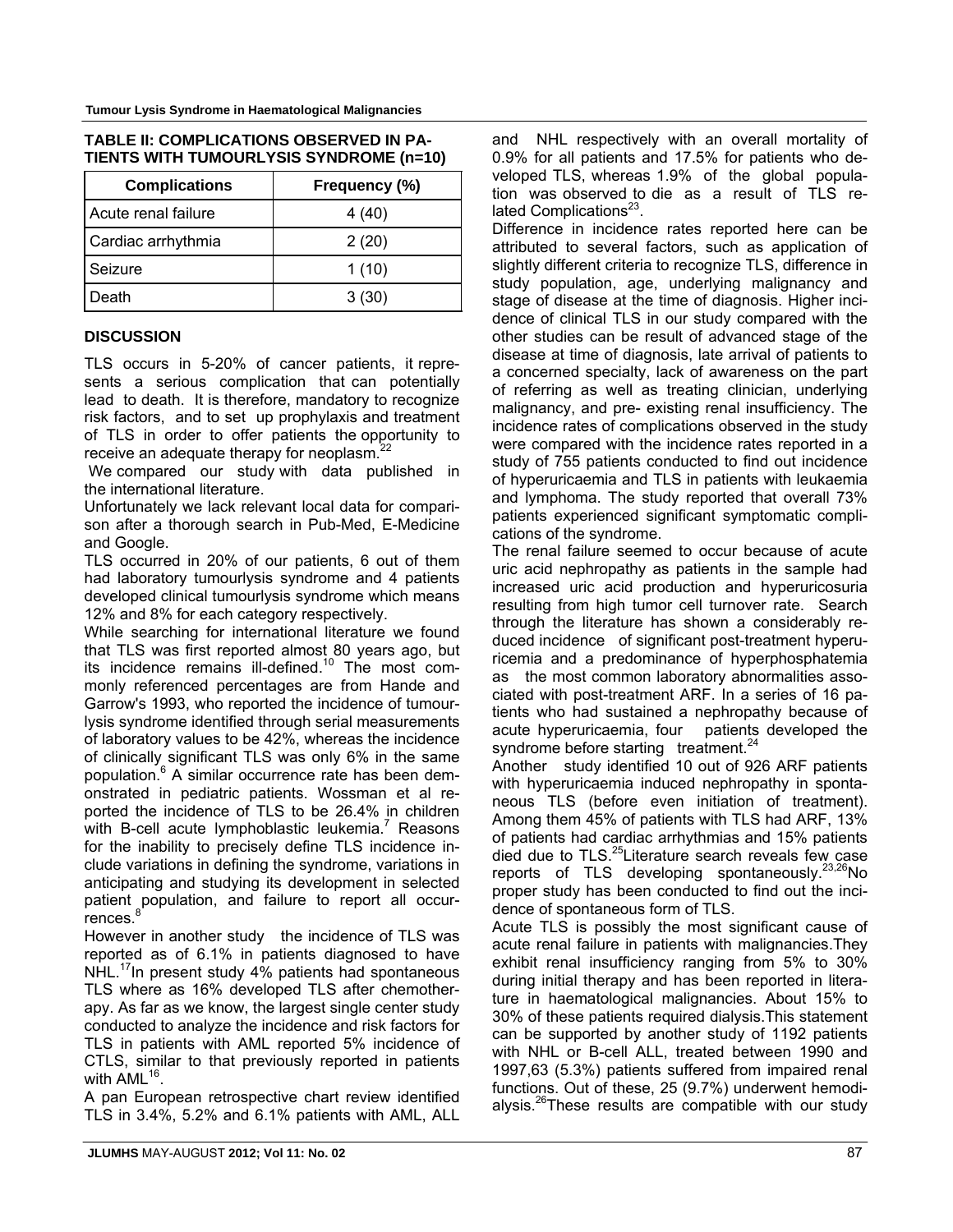**Fauzia Wasim, Abdul Manan Khaskheli, Aftab Ahmed Siddiqui, OsamaTariq, Moin Ahmed Ansari** 

where renal failure has been found to be a significant complication of TLS.

Hyperuricaemia was the most common abnormality seen in this study (40%), which in turn is related to high tumour cell burden as indicated by high WBC count and increased LDH levels. Acute lymphoblastic leukaemia both B and T types and non-Hodgkin lymphoma like Burkitts lymphoma are commonly associated with hyperuricaemia and TLS. Since these conditions are associated with a heavy tumour burden, rapid cell turnover and high sensitivity to chemotherapy.27It occurs less frequently in chronic leukaemia.<sup>25</sup>Hyepruricemia had been reported as being the most consistent finding (38.7%) in patients with acute lymphocytic leukaemia in whom the study was conducted to determine electrolyte perturbations at diagnosis that may be a clue for renal damage in longterm period and the study related it to the above mentioned factors.

Another study described the incidence rate of 18.9% of hyperuricaemia and 5% of TLS, respectivelyin patients with acute leukemia and NHL in four European countries.<sup>26</sup>

Interestingly, a National Cancer Institute analysis of NHL and TLS correlated the risk of developing the syndrome with pretreatment LDH levels.<sup>28</sup>Indeed in our cases of TLS pretreatment LDH levels were remarkably high, probably reflecting the high tumour burden and proliferation fraction.

### **CONCLUSION AND RECOMMENDATIONS**

It is indicated by the results of our study that in spite of available preventive measuresTLS can occur and result in significant morbidity and mortality. That is why, it is important to recognize those patients who are at risk for the development of complications or death secondary to TLS.

Tumourlysis syndrome is a life-threatening complication of malignancy. Early identification of patients at risk and prevention is of crucial importance. It is seen commonly after chemotherapy which initiates massive cell death and lysis of cell contents. During treatment such patients should be observed and monitored closely. Uric acid, LDH, creatinine, potassium, calcium and phosphate levels should be measured at the time of presentation and thereafter frequently in order to diagnose LTLS and prevent CTLS, which is potentially fatal. These biochemical abnormalities can be concurrently exacerbated by renal failure.

It is recommended that prompt recognition and aggressive management of this life threatening complication by aggressive fluid and electrolyte management is essential to treat this condition which can occur in almost all haematological malignancies.

Biochemical changes occurring should be corrected

and monitored to prevent serious complications such as seizures,cardiac arrhythmias,renal failure and death.

 It is also recommended that junior doctors undergoing training in tertiary care centres should be mandatorily trained for early recognition and management of this serious but preventable complication in their subsequent practice.

Moreover the sample size was too small, and we recommend to conduct a larger multi-centric study in various tertiary referral centres of Pakistan to get a clear incidence of tumor lysis syndrome in haematologicalmalignancies in Pakistan.

#### **REFERENCES**

- 1. Abu-Aifa AK, Younes A.Tumor lysis syndrome and acute kidney injury:evaluation, prevention, and management. Am J Kidney Dis.2010;55:Suppl 3:Sl-SI3.
- 2. Cairo MS, Coiffier B, Reiter A, Younes A. Recommendations for the evaluation of risk and prophylaxis of tumourlysis syndrome (TLS) in adults and children with malignant diseases:An expert TLS panel consensus. Br J Haematol.2010;149:578- 86.
- 3. Gertz MA. Managing tumor lysis syndrome in 2010.Leuk Lymphoma. 2010 Feb;51(2):179-80.
- 4. Locatelli F, Rossi F.Incidence and pathogenesis of tumor lysis syndrome. Contrib-Nephrol2005;147:61-8.
- 5. Howard SC, Jones DP, Pui CH. The Tumor Lysis Syndrome. N Engl J Med2011;364:1844-54.
- 6. Cairo MS, Bishop M. Tumourlysissyndrome:new therapeutic strategies and classification. *Br J Haemato.*2004 ;127:3-11.
- 7. Kopecna L, Dolezel Z, Osvaldova Z, Starha J, Hrstkova H. The analysis of the risks for the development of tumour l ysis syndrome in children. BratislLekListy. 2002;103:206-9.
- 8. Davidson M, Thakkar S, Hix JK, et al. Pathophysiology, clinical consequences, and treatment of tumorlysis syndrome. *Am J Med.* 2004;116:546- 54.
- 9. Horl WH. Tumor lysisSyndrome:risk factors and treatment. Wien Klin Wochenschr.2005;117:7-17.
- 10. Suhag V, Sunita, Singh S, Nimbrian VK, Dalal A. JleocaecalBurkitt's lymphoma in a 14 year old male:a case report and review of literature. Pak J Med Sci. 2005;21:78-81.
- 11. Sharma SK, Malhotra P, Kumar M, Sharma A, Varma N, Singh S.Spontaneous tumor lysis syndrome in acute lymphoblastic leukemia.JAssoc Physicians India. 2005;53:828-30.
- 12. Farely-Hills E, Byrne AJ, Brennan L, Sartori P. Tumourlysis syndromeduring anaesthe-